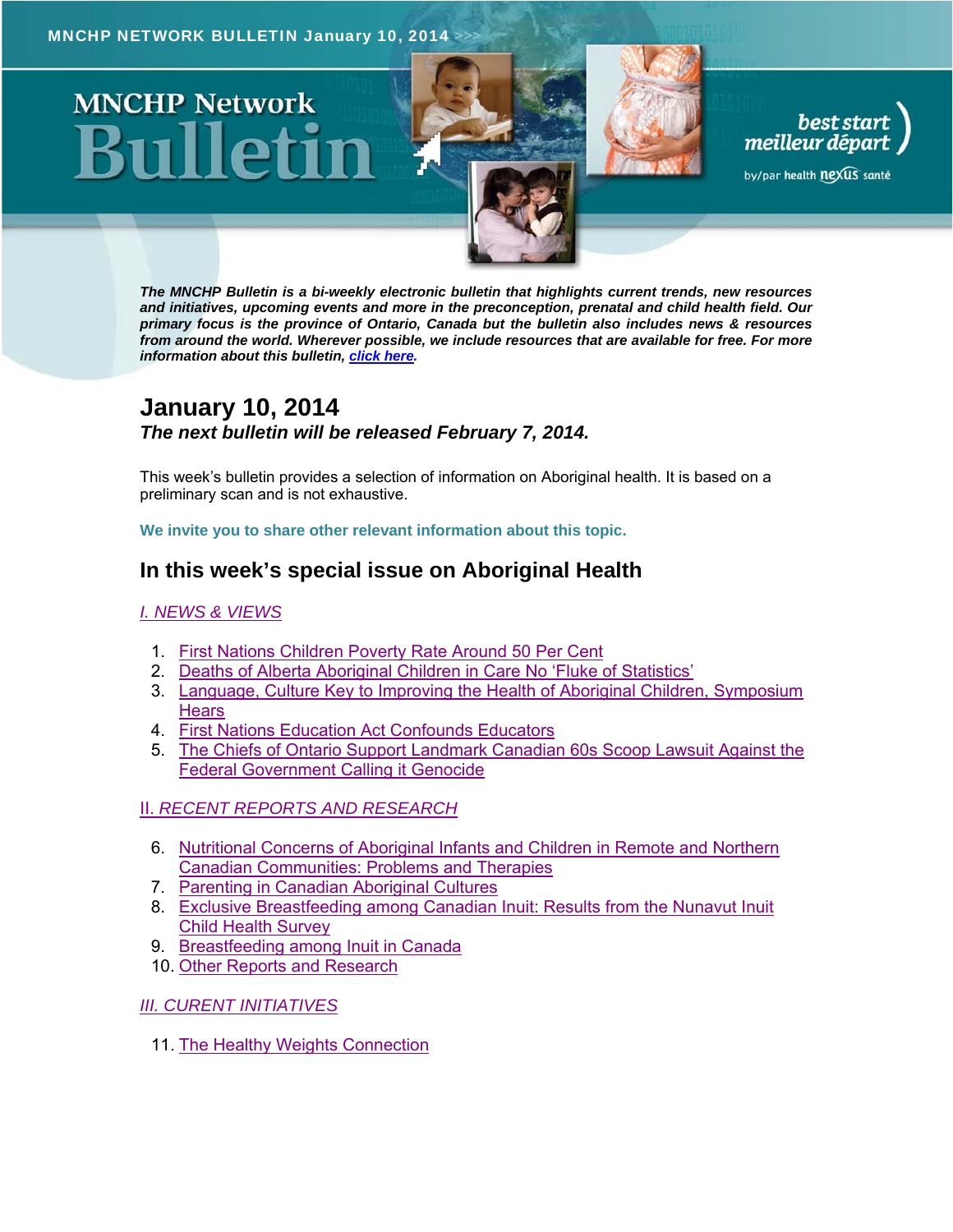#### *IV. UPCOMING EVENTS*

- 12. Indigenous Youth Engagement Forum Six Nations
- 13. Have a Heart for First Nations Children
- 14. 2014 Children's Oral Health Initiative & Maternal Child Health Networking Session
- 15. 2014 Aboriginal Head Start on Reserve Training Session
- 16. 'Our Health, Our Future' Annual Health Forum 2014
- 17. The Second Annual Indigenous Children's Health Symposium

#### *V. RESOURCES*

- 18. Pathways to Improving Well-being for Indigenous Peoples
- 19. Canadian Child Welfare Research Portal Aboriginal Child Welfare
- 20. First Nations Child & Family Caring Society of Canada
- 21. First Nations Health Council
- 22. Aboriginal Midwifery Toolkit
- 23. Webinar: Implementation of Jordan's Principle: Addressing Disparities in Services for First Nations Children
- 24. SOGC Clinical Practice Guideline: Health Professionals Working With First Nations, Inuit, and Métis Consensus Guideline
- 25. Other Resources and Websites

#### *VI. FEATURED BEST START RESOURCES*

- 26. Breastfeeding for the Health and Future of our Nation
- 27. Beginning Journey: First Nations Pregnancy Resource
- 28. Prescription Drug Misuse in Pregnancy and Parenting
- 29. Why am I Poor: First Nations Child Poverty in Ontario
- 30. The Sacred Journey from Preconception to Parenting for First Nations Families in Ontario
- 31. Be Safe: Have an Alcohol-free Pregnancy Printer-ready handouts
- 32. Mixing Alcohol and Breastfeeding Printer-ready handouts
- 33. Brochure: Aboriginal Pregnancy and Alcohol
- 34. Pimotisiwin: A Good Path for Pregnant and Parenting Aboriginal Teens
- 35. Founded in Culture: Strategies to Promote Early Learning Among First Nations Children in Ontario
- 36. A Child Becomes Strong: Journeying Through Each Stage of the Life Cycle
- 37. Open Hearts, Open Minds: Services that are Inclusive of First Nations, Métis and Inuit Families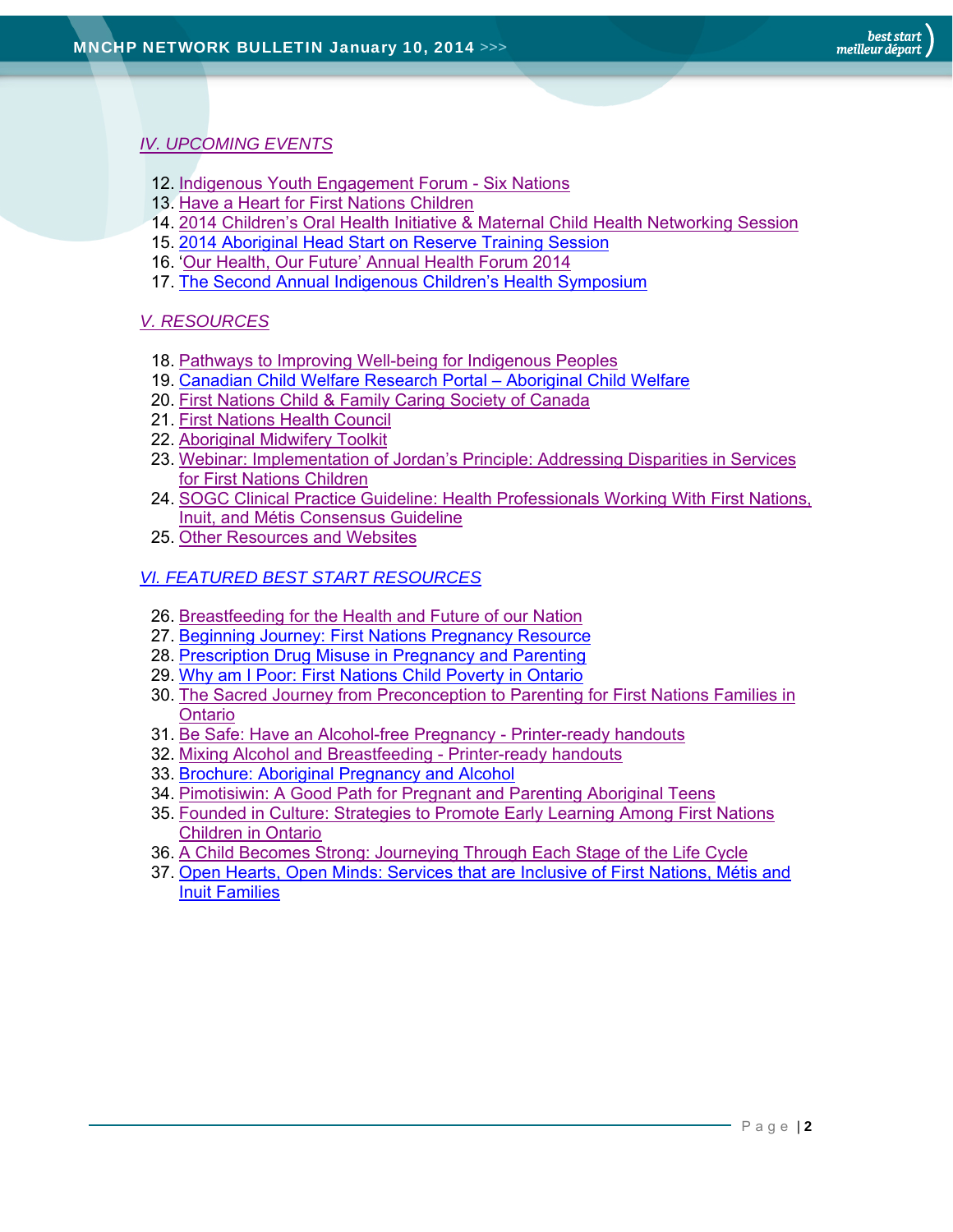# **I. NEWS & VIEWS**

## **1. First Nations Children Poverty Rate Around 50 Per Cent**

This article published in the Canadian edition of the Huffington Post (2013) highlights the results of a study conducted by the Canadian Centre for Policy Alternatives. Half of Canada's First Nations children are living in poverty - a rate that is triple the national average. Among Métis, Inuit and non-status Indian children the poverty rate is 27 percent. Poverty is defined as an after tax household income of less than \$38,000 for a family of four. The published report also estimates that Indigenous children fall behind the rest of Canada's children on almost every measure of well-being, including: family income, educational attainment, water quality, infant mortality, suicide, crowding, homelessness and health. It is estimated that it would cost \$7.5 billion a year to bring all children in the country up to the poverty line.

http://www.huffingtonpost.ca/2013/06/18/first-nations-children-50-percentpoverty\_n\_3462808.html

# **2. Deaths of Alberta Aboriginal Children in Care No 'Fluke of Statistics'**

This article published in the Edmonton Journal (2013) reveals the results of an Edmonton Journal-Calgary Herald joint investigation into the deaths of children in the Alberta foster care system. Although they make up only 9% of Alberta's child population, 78% of children who have died in Alberta's foster care system since 1999 have been Aboriginal. It was also found that Aboriginal children are more likely to die when placed in foster care on a reserve. These disproportionate rates among Aboriginal children are due to: poverty, substance abuse, substandard housing, a lack of supports and services in Aboriginal communities and the legacy of residential schools. http://www.edmontonjournal.com/life/Deaths+Alberta+aboriginal+children+care+fluke+st atistics/9212384/story.html

### **3. Language, Culture Key to Improving the Health of Aboriginal Children, Symposium Hears**

An article in the Hamilton Spectator (2013) reports on the March 2013 Indigenous Children's Health Symposium that was run by McMaster University's medical students in hopes of examining the poor quality of health of Aboriginal children. In this article, anthropologist Dr. Dawn Martin-Hill states that improving the health of Aboriginal children requires empowerment through the teaching of traditional culture and languages.

http://www.thespec.com/news-story/2525704-language-culture-key-to-improving-thehealth-of-aboriginal-children-/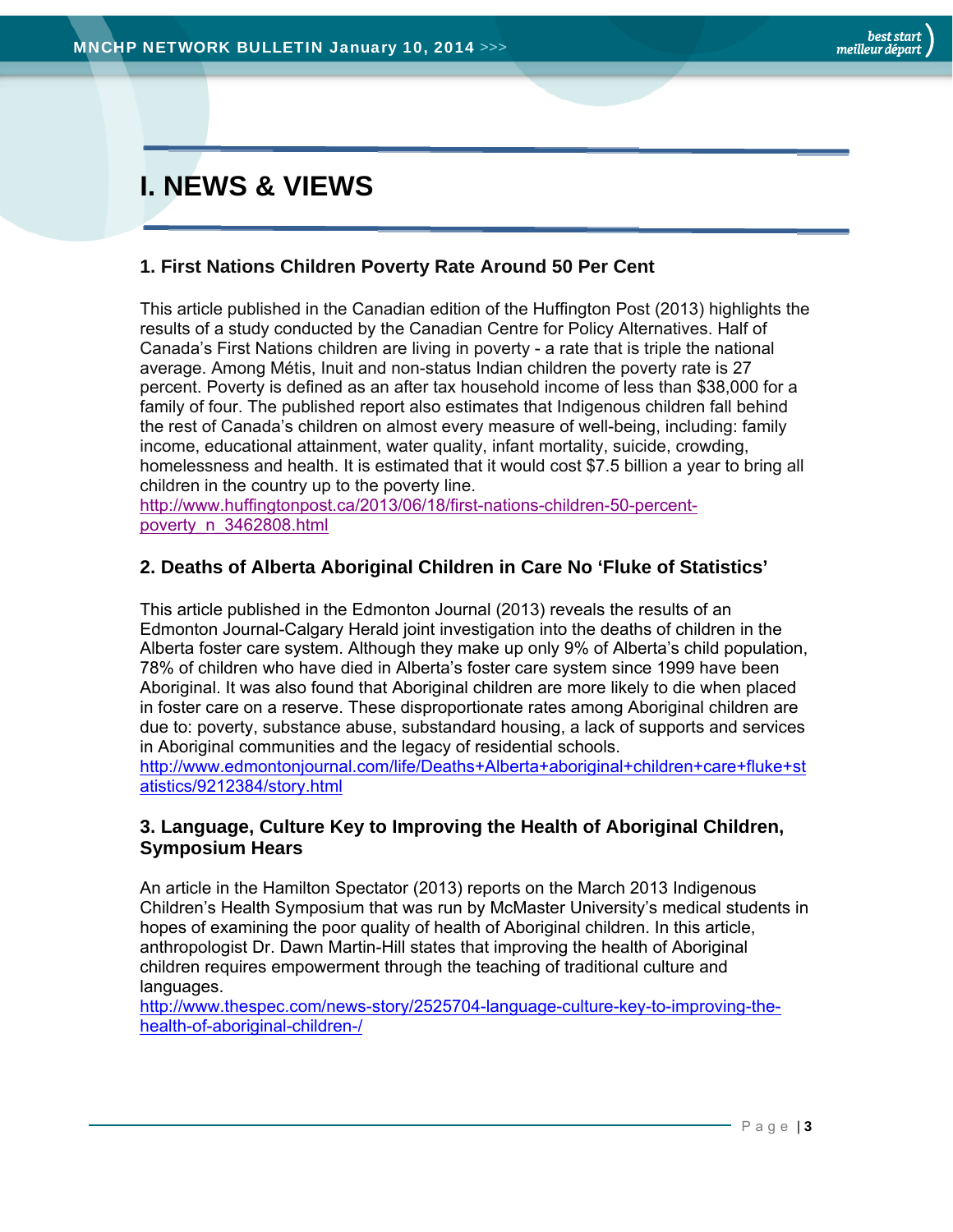## **4. First Nations Education Act Confounds Educators**

There has been criticism and public protest over the proposed First Nations Education Act. In an open letter to the Minister of Aboriginal Affairs and Northern Development Canada (2013, November 25), the Assembly of First Nations noted that: "The current Federal Proposal for a Bill for First Nation Education is not acceptable to First Nations. We must work together on a mutual plan that fully respects and reflects partnership, that is consistent with Treaty relationships, and the United Nations Declaration on the Rights of Indigenous Peoples and re-affirmed in countless studies and recommendations". It also outlines the elements needed for success. http://www.cbc.ca/news/canada/sudbury/first-nations-education-act-confoundseducators-1.2466278

#### **Assembly of First Nations Responses:**

http://www.afn.ca/index.php/en/news-media/latest-news/assembly-of-first-nationsnational-chief-responds-to-the-release-of-fe http://www.afn.ca/index.php/en/news-media/latest-news/assembly-of-first-nationsspecial-chiefs-assembly-concludes-reaffirmed http://www.afn.ca/index.php/en/national-chief/highlights-from-the-national-chief/openletter-to-minister-of-aboriginal-affairs-and-northern-development http://www.afn.ca/index.php/en/news-media/latest-news/assembly-of-first-nationsnational-chief-receives-responds-to-open-let

#### **Chiefs of Ontario Responses:**

Chiefs of Ontario Refuse to Abide by New Education act and Demand Federal Government to Abandon the Process: http://www.chiefs-of-ontario.org/node/671 Chiefs of Ontario Announce Action in Its Opposition to the First Nations Education Act: http://www.chiefs-of-ontario.org/node/670

Chiefs of Ontario Call First Nation Education Proposal a Major Step Backward in Building a Positive Relationship with First Nations: http://www.chiefs-ofontario.org/node/643

#### **Education Act repeats mistakes, threatens futures: Madahbee:**

http://anishinabeknews.ca/2013/10/25/education-act-repeats-mistakes-threatens-futuresmadahbee/

#### **First Nations Education Act:** http://actionplan.gc.ca/en/initiative/first-nation-educationact

FR: http://actionplan.gc.ca/fr/initiative/loi-leducation-des-premieres-nations

#### **5. The Chiefs of Ontario Support Landmark Canadian 60s Scoop Lawsuit Against the Federal Government Calling it Genocide**

Chief Marcia Brown Martel of Beaverhouse First Nation, a survivor of the 60s Scoop, is leading the class action lawsuit. The lawsuit claims a devastating loss of cultural identity that was suffered by Ontario victims of the "60s Scoop". It refers to a period of time between the 1960s and the 1980s when thousands Aboriginal children were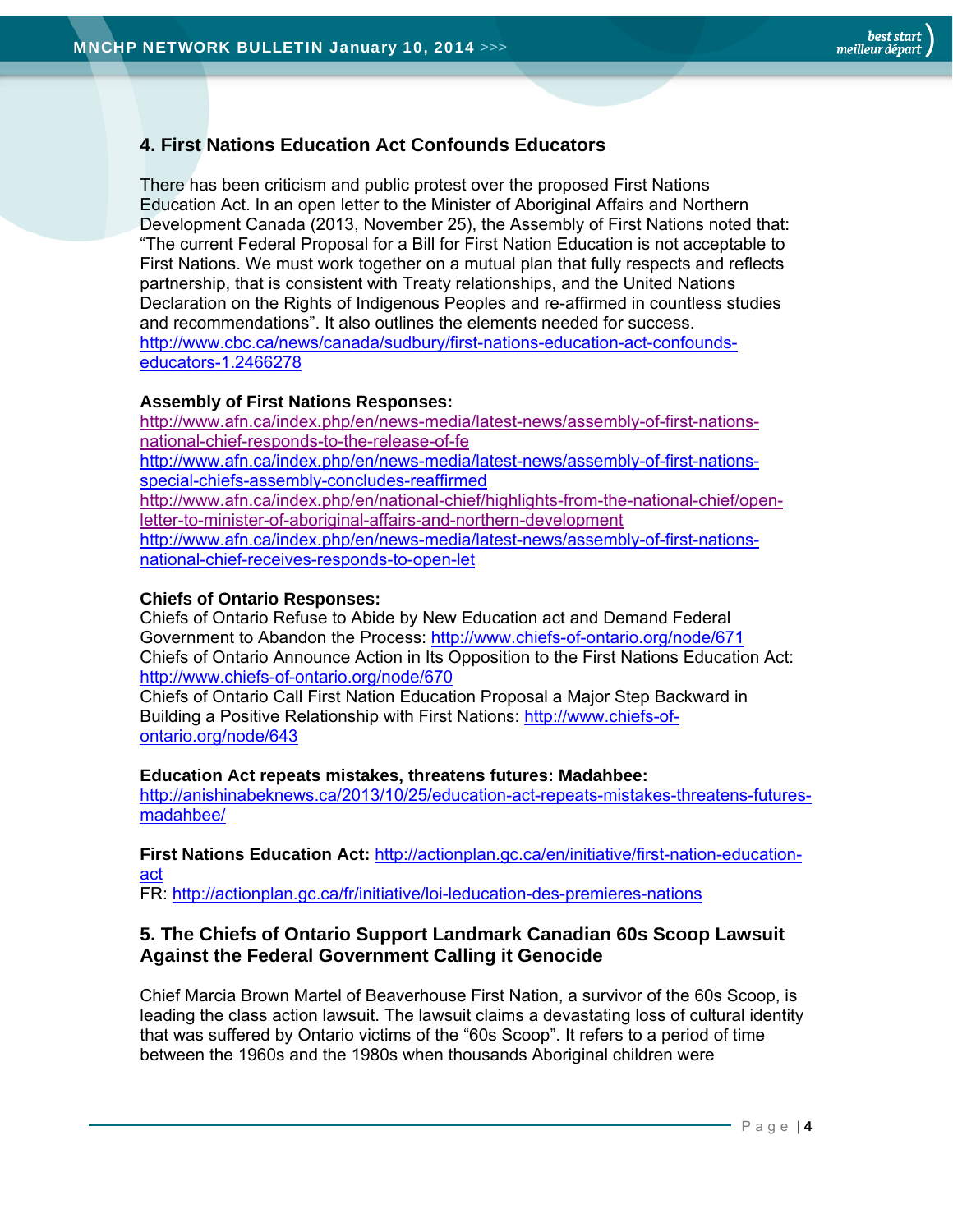apprehended by the province through the Children's Aid Societies. The children were forcibly removed from their families and communities and were subsequently placed in non-Indigenous homes throughout Canada and internationally. (Chiefs of Ontario, 2013, December 3; The Canadian Press, 2013, December 4). http://www.chiefs-of-ontario.org/node/677

http://www.cbc.ca/news/canada/thunder-bay/60s-scoop-class-action-not-a-matter-forcourts-say-lawyers-1.2450290

For more information on the class action lawsuit, go to: http://sixtiesscoopclaim.com/.

# **II. RECENT REPORTS AND RESEARCH**

*\* indicates journal subscription required for full text access*

#### **6. Nutritional Concerns of Aboriginal Infants and Children in Remote and Northern Canadian Communities: Problems and Therapies\***

Willows, N. & Batal, M. (2013). Nutritional concerns of Aboriginal infants and children in remote and northern Canadian communities: Problems and therapies*. Nutrition and Health*, 39-49.

#### ABSTRACT:

In Canada, "Aboriginal peoples" is the term used to describe the descendants of the original inhabitants of North America. The Canadian Constitution recognizes three groups of Aboriginal people—Indians (i.e., First Nations), Métis and Inuit each with unique heritages, languages, cultural practices, and spiritual beliefs. In the 2006 Canadian Census, the number of people who identified themselves as Aboriginal surpassed the one-million mark. The Aboriginal population is growing nearly six times faster than the non-Aboriginal population. This great rate of population growth will continue given high birth rates, a low median population age, and a large proportion of the population that is comprised of children.

http://link.springer.com/chapter/10.1007/978-1-62703-224-7\_3

### **7. Parenting in Canadian Aboriginal Cultures\***

Benzies. K. (2014). Parenting across cultures. *Science Across Cultures: The History of Non-Western Science, 7*, 379-392.

#### ABSTRACT:

Aboriginal children and parents in Canada experience conditions unique to their cultural group. There are large inequalities in social determinants of health for Aboriginal peoples. Aboriginal children are more likely than non-Aboriginals to be born to an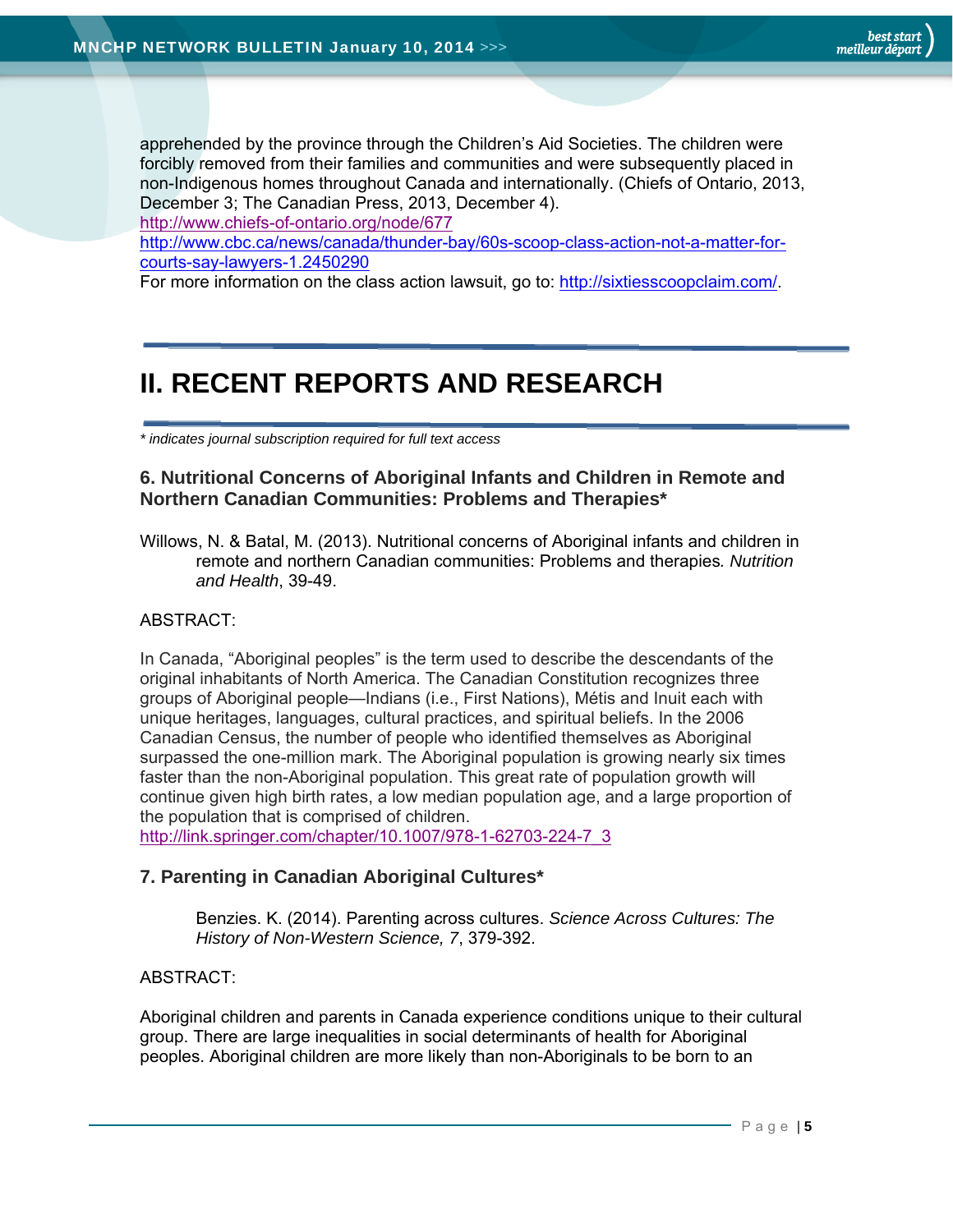adolescent mother, to be raised in foster care and almost half live below the poverty line. The impact of colonialism on Aboriginal parenting must also be taken into account. The colonialist practice of forced re-education in the early twentieth century interrupted and obscured knowledge of traditional parenting practices. General principles to support parenting in Canadian Aboriginal cultures include respect for the diversity of Aboriginal culture and its traditions and values. Two-generation programs that provide early learning and care, and nutritious meals for children concurrent with parenting and life skills training for adults have shown promise, as they support the economic and social needs of Aboriginal parents.

http://link.springer.com/chapter/10.1007/978-94-007-7503-9\_28#page-1

#### **8. Exclusive Breastfeeding among Canadian Inuit: Results from the Nunavut Inuit Child Health Survey\***

McIsaac, K. E., Lou, W., Sellen, D., & Young T. K. (2013). Exclusive breastfeeding among Canadian Inuit: Results from the Nunavut Inuit Child Health Survey. *Journal of Human Lactation.* Retrieved from http://www.ncbi.nlm.nih.gov/pubmed/24352650

#### ABSTRACT:

**Background:** Very little population-based research has been conducted around the exclusive breastfeeding practices of Inuit Canadians.

**Objectives:** This research aims to assess the distribution of exclusive breastfeeding among Inuit Canadians and to identify factors associated with exclusive breastfeeding as recommended. Methods: We use data from 188 infant-mother dyads who completed the Nunavut Inuit Child Health Survey, a cross-sectional, population-based survey of Inuit children aged 3 to 5 years. A series of multinomial logistic regression models were run to identify factors associated with 4 exclusive breastfeeding durations ( $\leq 1$  month,  $> 1$ - $\leq 5.5$ months,  $5.5-6.5$  months, and  $> 6.5$  months).

**Results:** Of infants, 23% were exclusively breastfed as recommended (i.e., between 5.5 and 6.5 months; 95% CI, 16.2-29.3). Many infants (61%) were exclusively breastfed for less than 5.5 months and 16% (95% CI, 10.9-22.0) were exclusively breastfed for more than 6.5 months. Families receiving income support were less likely to discontinue exclusive breastfeeding before 5.5 months ( $pOR1 - 5.5$  months = 0.34; 95% CI, 0.13, 0.85) relative to those not receiving income support, in adjusted models. No other measured factors were significantly related to exclusive breastfeeding duration.

**Conclusions:** The majority of Inuit Canadian infants receive suboptimal exclusive breastfeeding. National, provincial, and community-specific interventions to protect, promote, and support exclusive breastfeeding should emphasize not only the benefits of exclusively breastfeeding to 6 months but also the importance of timely introduction of complementary foods into the infant's diet.

http://www.ncbi.nlm.nih.gov/pubmed/24352650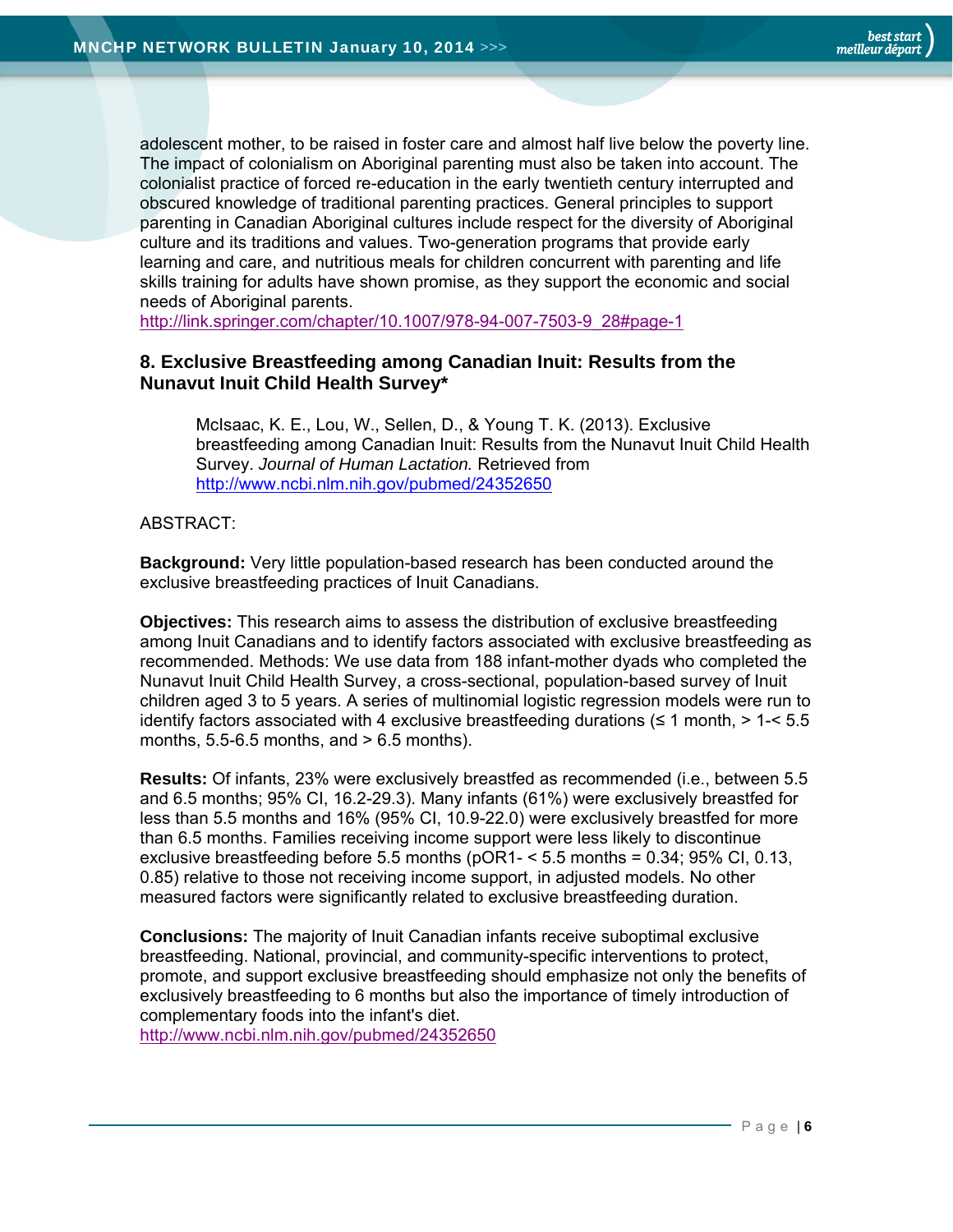# **9. Breastfeeding among Inuit in Canada**

Asuri, S. A., Ryan, A. C., & Arbour, L. (2011). *Early Inuit Child Health in Canada*. Retrieved from https://www.itk.ca/publication/early-inuit-child-health-canadareport-2-breastfeeding-among-inuit-canada

[EXCERPT taken from https://www.itk.ca/publication/early-inuit-child-health-canadareport-2-breastfeeding-among-inuit-canada]

Reports have been emerging that suggest Inuit have rates of breastfeeding that are lower than other Aboriginal populations in Canada, and lower than the national average. This is in contrast to historical reports of early child feeding for Inuit in the Canadian Arctic where it is said that breastfeeding was the traditional way of feeding an infant and continued for a long time relative to the general Canadian population. A child would usually be weaned when the mother became pregnant with her next child. On average this was 3 years but it was not uncommon to have children as old as five years still being breastfed. The Inuit Children's Health report (based on the Aboriginal Peoples Survey of 2001) and the Indigenous Children's Health Report: Health Assessment in Action (based on the Aboriginal Children's Survey of 2006) both reported breastfeeding initiation for all Inuit children at 66% compared to 80% for the rest of Canada.

Since breastfeeding has the potential of preventing infant mortality, reducing chronic diseases, improving immunity, and strengthening maternal-infant bond, exploration of the factors influencing the breastfeeding practices of Inuit mothers might help inform efforts to increase the rate. This report used questions from the 2006 Aboriginal Children's Survey (ACS) to analyze the breastfeeding practices and the factors that may be influencing breastfeeding among Inuit mothers.

https://www.itk.ca/publication/early-inuit-child-health-canada-report-2-breastfeedingamong-inuit-canada

### **10. Other Reports and Research:**

- Exploring Models for Quality Maternity Care in First Nations and Inuit Communities: A Preliminary Needs Assessment: Final Report on Findings
- Finding Our Way: Sexual and Reproductive Health Sourcebook for Aboriginal **Communities**
- The Indian Act & Aboriginal Women's Empowerment: What Front Line Workers Need to Know
- Aboriginal Early Childhood Development Assessment
- …with Dad: Strengthening the Circle of Care
- Health, Education, Language, Dialect and Culture in First Nations, Inuit, and Métis Communities in Canada: An Overview
- Understanding the health of Indigenous peoples in Canada: Key methodological and conceptual challenges
- Aboriginal Healing Foundation Research Series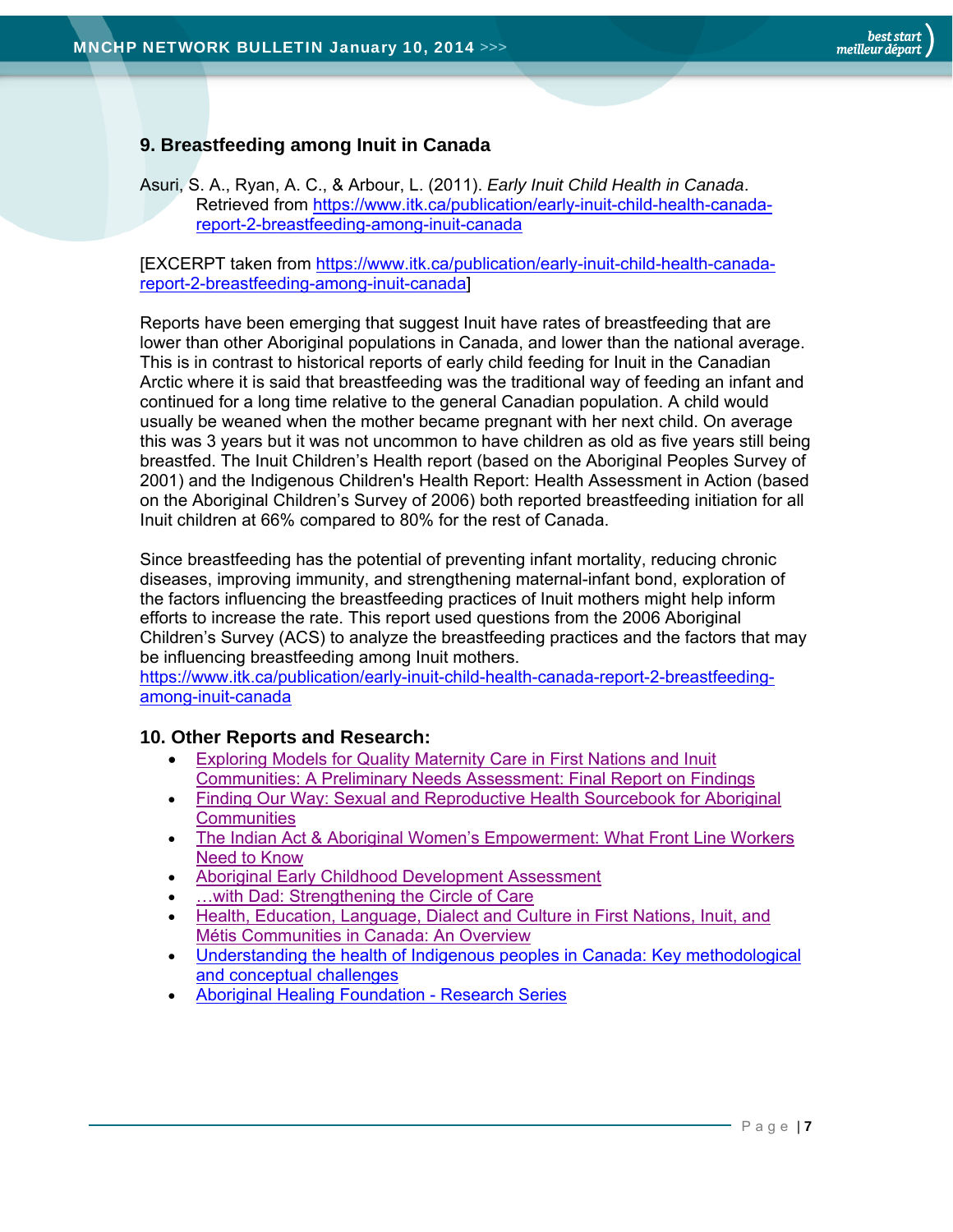# **III. CURRENT INITIATIVES**

## **11. The Healthy Weights Connection**

The Healthy Weights Connection is a systems intervention approach to reducing the risk of obesity and overweight among Métis and First Nations children. The Healthy Weights Connection strives to improve existing community resources and access new resources to achieve and maintain healthy weights among Aboriginal children and youth. http://www.healthyweightsconnection.ca

# **IV. UPCOMING EVENTS**

# **12. Indigenous Youth Engagement Forum - Six Nations**

January 17-19, 2014: Six Nations at the Grand River

This forum is for First Nations youth who are interested to shape policy that will create meaningful engagement opportunities at all levels of planning and decisions making. The forum is open to First Nations youth 13-29. Youth under 18 years of age must be chaperoned by a responsible adult. All First Nations are welcome. http://www.chiefs-of-ontario.org/node/645

### **13. Have a Heart for First Nations Children**

February 14, 2014: Ottawa

Have a Heart Day, a child-led gathering of Aboriginal and non-Aboriginal children and youth standing together will take place on Parliament Hill in Ottawa. Children will stand together to ensure that all Canadian children will receive equitable, culturally based services that both helps them succeed and feel proud of who they are. Have a Heart Day supports First Nations children growing up safely at home, getting a good education, being healthy and being proud of their cultures. http://www.fncaringsociety.com/have-heart-day-parliament-hill

### **14. 2014 Children's Oral Health Initiative & Maternal Child Health Networking Session**

February 25-26, 2014: Prince Edward Island

First Nations and Inuit Health, Health Canada provides funding and support to Child & Youth programs for First Nation and Inuit communities in the Atlantic Region. The Children's Oral Health Initiative and Maternal Child Health are implementing a joint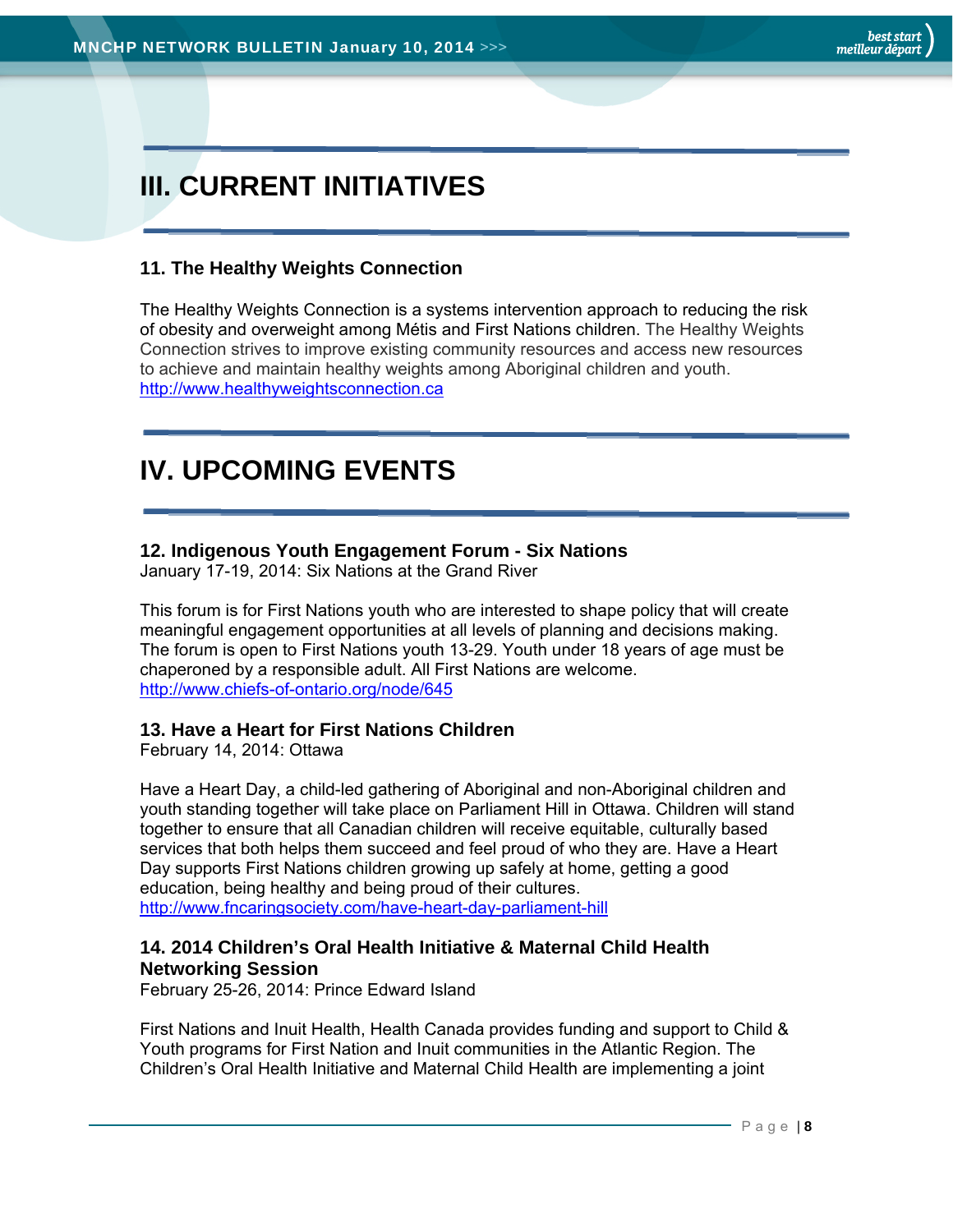networking session on Prince Edward Island. The initiative is intended to bring together participants from these programs representing First Nations and Inuit communities in Atlantic Canada. The networking session will focus on sharing information and resources, as well as promising practices, and will also provide an opportunity for participants to network and build new knowledge and skills. http://conference.mcpei.ca/register.html?eventid=10014

#### **15. 2014 Aboriginal Head Start on Reserve Training Session**

February 25-26, 2014: Prince Edward Island

The purpose of this training session is to bring together and support staff of Aboriginal Head Start on Reserve (AHSOR) programs to build on their knowledge and skills; and bring best practices and practical resources back to their communities across Atlantic Canada. This interactive 2-day session will help teachers at all levels implement The Creative Curriculum System for Preschool in their classrooms. Teachers will become familiar with the 38 objectives for development and learning that inform every aspect of their teaching; learn how to implement a meaningful study; and understand how to integrate content into daily events through internal teaching experiences. http://conference.mcpei.ca/register.html?eventid=10016

#### **16. 'Our Health, Our Future' Annual Health Forum 2014**

February 25-27, 2014: Toronto, ON

The draft agenda is available on the conference website. http://www.chiefs-of-ontario.org/node/635

### **17. The Second Annual Indigenous Children's Health Symposium**

March 8, 2014: Hamilton, ON

The Second Annual Indigenous Children's Health Symposium will take place at McMaster's Innovation Park. This symposium aims to connect students and community members to Canadian leaders in issues of Indigenous child health in Canada. http://ichsmcmaster.com/

# **V. RESOURCES**

### **18. Pathways to Improving Well-being for Indigenous Peoples**

This report (NCCAH, 2013) provides a broad overview of socio-economic determinants of Indigenous health, including income, education, unemployment or working conditions, housing, community and social support, health care access, early childhood influences and education, healthy living, substance use (including alcohol, tobacco, and drugs),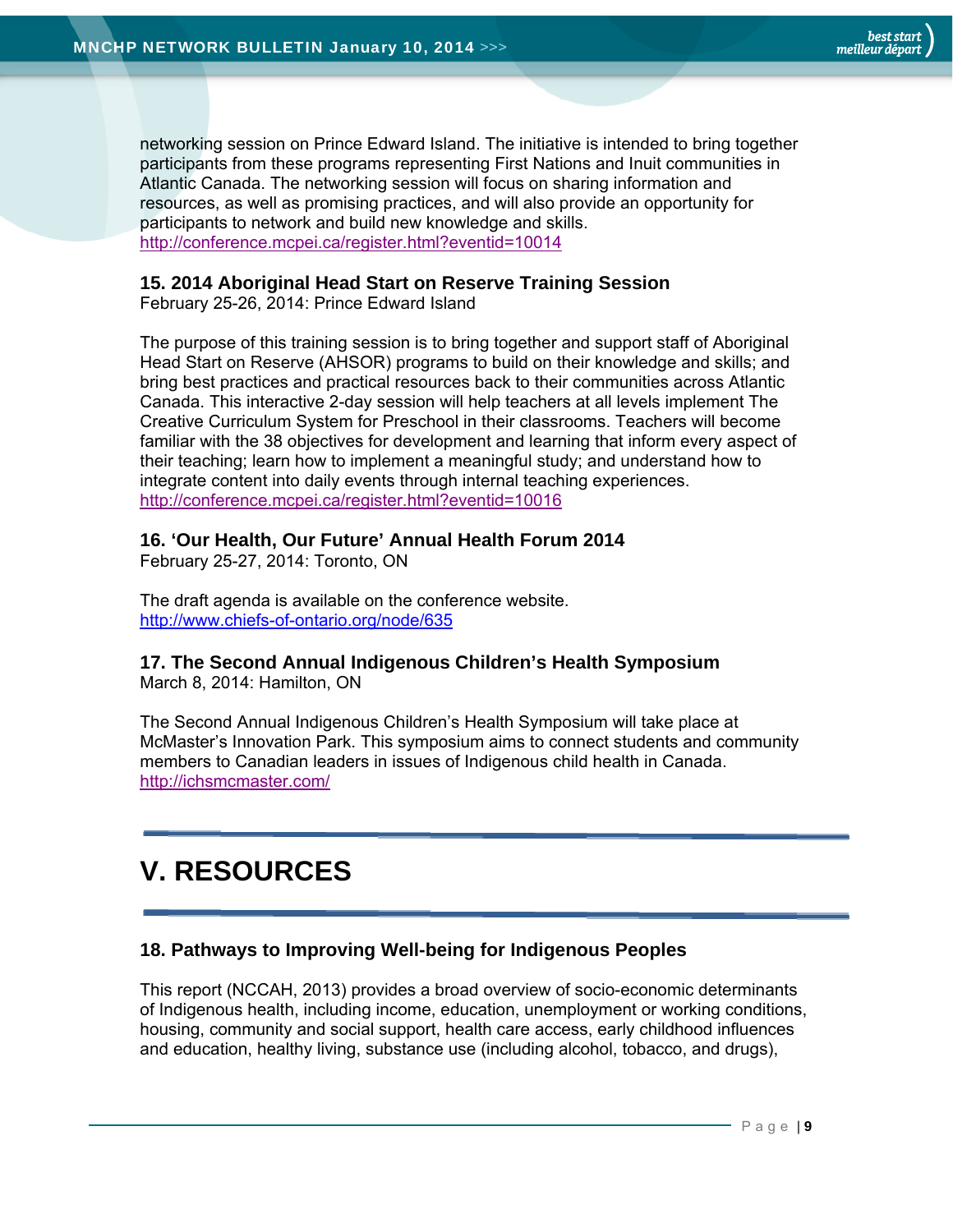nutrition, and social exclusion. It also presents information on current interventions and their effectiveness. There is a section devoted to breastfeeding (see p. 25). http://www.nccahccnsa.ca/Publications/Lists/Publications/Attachments/102/pathways\_EN\_web.pdf

#### **19. Canadian Child Welfare Research Portal - Aboriginal Child Welfare**

This section of the Canadian Child Welfare Portal contains information on the persistent overrepresentation of Aboriginal children in the child welfare system, the growing number of First Nations and Métis child and family service agencies, and programs/policies which are designed to address the complex needs of Aboriginal families and children involved with the child welfare system. http://cwrp.ca/aboriginal-child-welfare

#### **20. First Nations Child & Family Caring Society of Canada**

The Caring Society stands with First Nations children, youth, and families for equal opportunities to succeed. http://www.fncaringsociety.com/

#### **21. First Nations Health Council**

The First Nations Health Council provides linkages to a number of resources on various maternal and child health related topics. Resources include toolkits such as the Safe Infant Sleep Toolkit, various childhood health and wellness resource booklets such as Fatherhood is Forever and Growing Up Healthy, pamphlets, and educational videos. http://www.fnhc.ca/index.php/health\_actions/maternal\_and\_child/#resources

#### **22. Aboriginal Midwifery Toolkit**

The National Aboriginal Council of Midwives (2013) has developed a toolkit to provide knowledge and tools to First Nations, Inuit and Métis communities. The toolkit also provides the opportunity to explore the historical role of midwives and the impact that they can have on maternal and child health. The toolkit includes jurisdiction specific sections and covers topics such as legislation, governance and funding, service delivery and community specific health needs.

http://www.aboriginalmidwives.ca/toolkit

#### **23. Webinar: Implementation of Jordan's Principle: Addressing Disparities in Services for First Nations Children**

Jordan's Principle is a child-first principle intended to ensure that First Nations children living on-reserve do not experience delays or a disruption of services as a result of jurisdictional disputes between governments or government departments over payment for services. A recording of a previously held webinar provides an overview and update on the implementation of Jordan's Principle in Canada. The operational definition of the Jordan's Principle adopted by the Federal government, the Canadian Pediatric Society's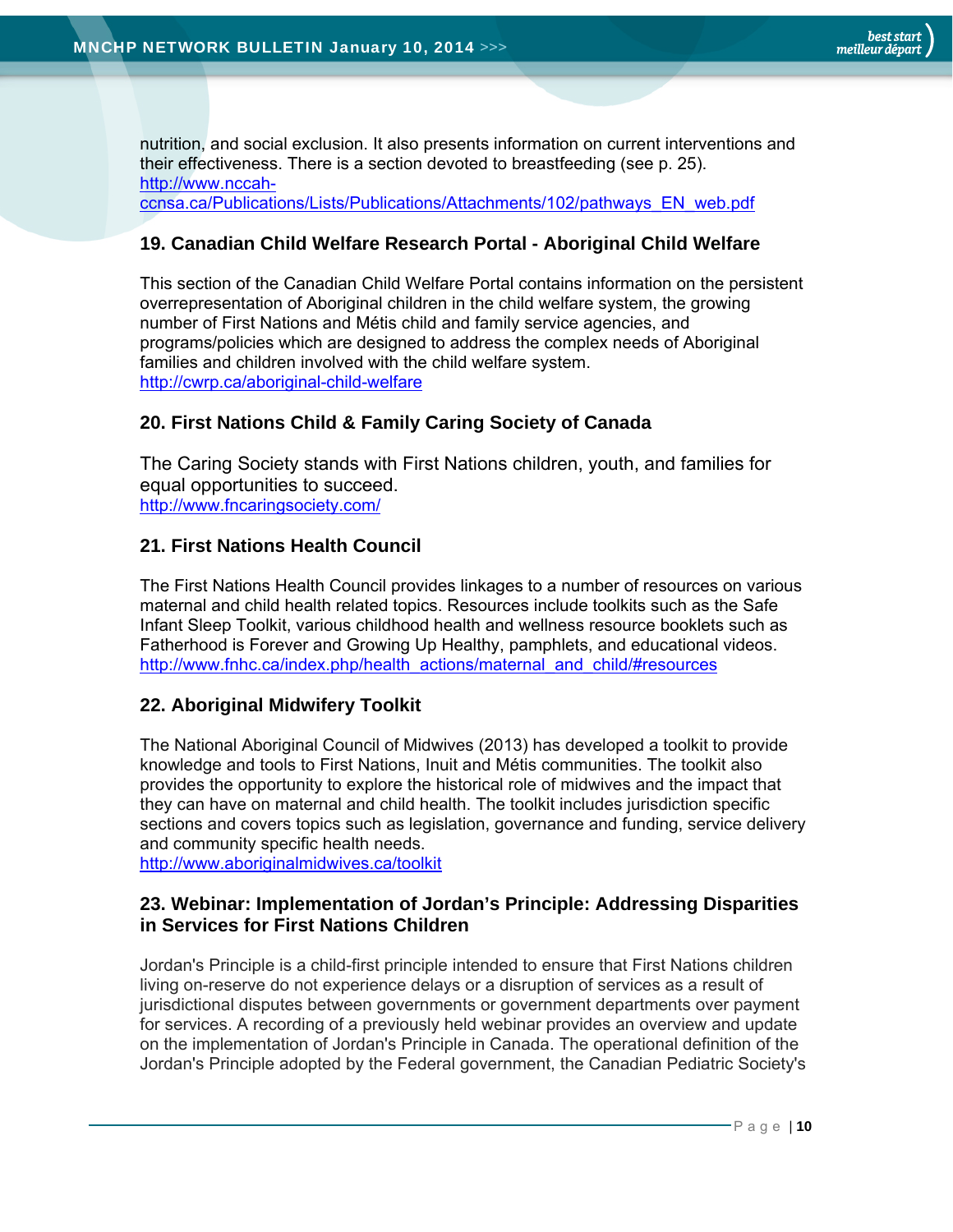report card on the Jordan's Principle implementation, and the implications of a recent court ruling (the Pictou Landing Band Council & Maurina Beadle v. Canada) are discussed.

http://www.youtube.com/watch?v=knzFy4c5Y\_4

#### **24. SOGC Clinical Practice Guideline: Health Professionals Working With First Nations, Inuit, and Métis Consensus Guideline**

Society of Obstetricians and Gynaecologists of Canada. (2013). Health professionals working with First Nations, Inuit, and Métis Consensus Guideline. *Journal of Obstetrics and Gynaecology Canada, 35*(6), 550–553.

#### ABSTRACT:

**Objective:** Our aim is to provide health care professionals in Canada with the knowledge and tools to provide culturally safe care to First Nations, Inuit, and Métis women and through them, to their families, in order to improve the health of First Nations, Inuit, and Métis.

**Evidence:** Published literature was retrieved through searches of PubMed, CINAHL, Sociological Abstracts, and The Cochrane Library in 2011 using appropriate controlled vocabulary (e.g., cultural competency, health services, indigenous, transcultural nursing) and key words (e.g., indigenous health services, transcultural health care, cultural safety). Targeted searches on subtopics (e.g., ceremonial rites and sexual coming of age) were also performed. The PubMed search was restricted to the years 2005 and later because of the large number of records retrieved on this topic. Searches were updated on a regular basis and incorporated in the guideline to May 2012. Grey (unpublished) literature was identified through searching the websites of selected related agencies (e.g., Campbell Collaboration, Social Care Online, Institute for Healthcare Improvement).

**Values:** The quality of evidence in this document was rated using the criteria described in the Report of the Canadian Task force on Preventive Health Care (Table).

**Sponsors:** This consensus guideline was supported by the First Nations and Inuit Health Branch, Health Canada. http://jogc.org/abstracts/201306\_SOGCClinicalPracticeGuidelines\_1.pdf

#### **25. Other Resources and Websites**

- Sexual and Reproductive Health, Rights, and Realities and Access to Services for First Nations, Inuit, and Metis in Canada
- **Cherokee Youth Council Teen Pregnancy Film**
- Aboriginal Women's Health
- National Aboriginal Council of Midwives
- Aboriginal Child Friendly Communities Toolkit: Inclusion of the Early Years
- Kizhaay Anishnaabe Niin (I am a Kind Man)
- Ontario government programs for Aboriginal children and youth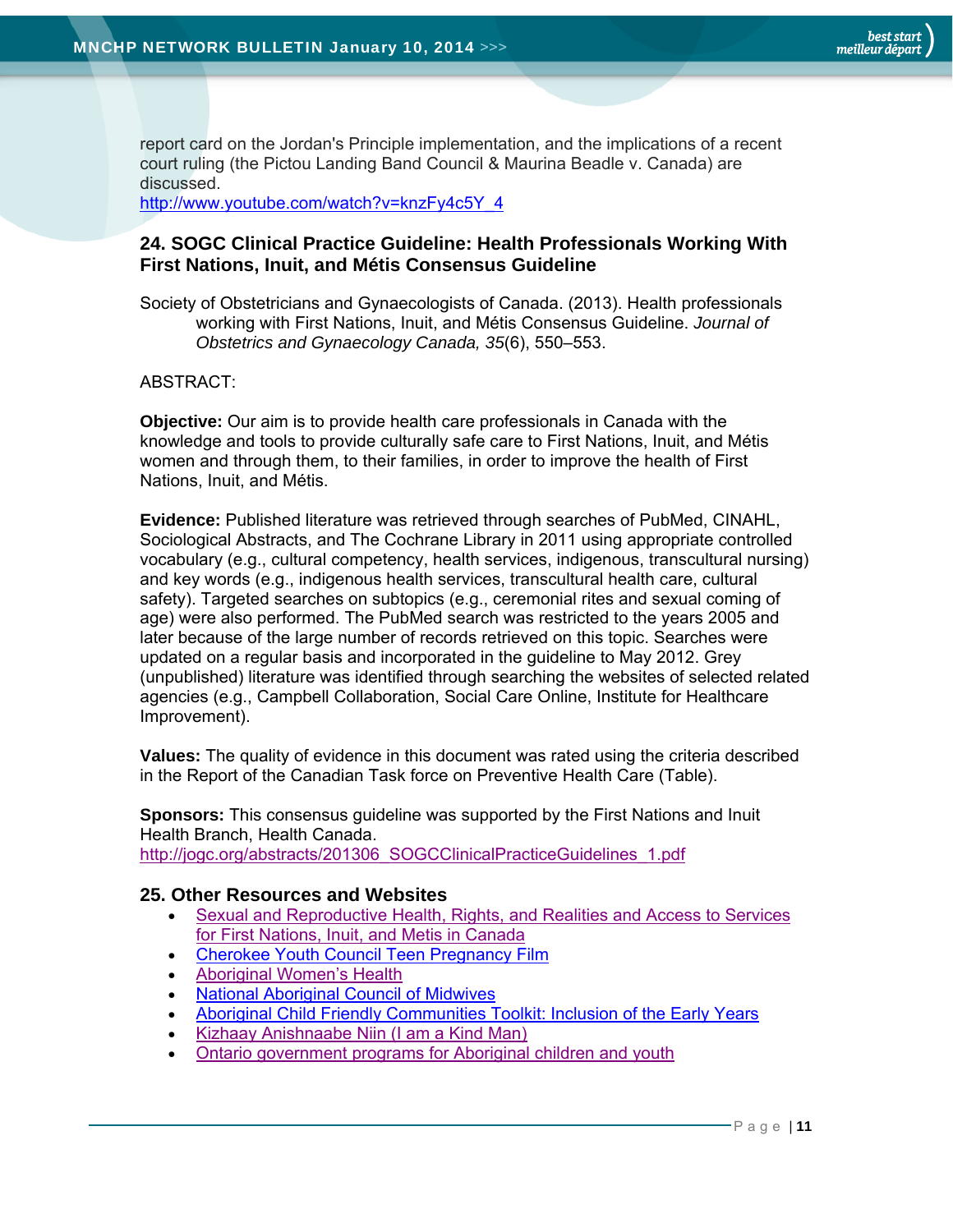- Ojicree: Can Pregnancy Affect my Oral Health?
- **Interventions Canadian Best Practices Portal**
- Ontario Federation of Indian Friendship Centres
- National Collaborating Centre for Aboriginal Health
- Health Canada First Nations & Inuit Health
- Aboriginal Peoples Television Network (APTN)
- The Healthy Aboriginal Network
- Aboriginal Human Resource Council
- Aboriginal Nurses Association of Canada
- Indigenous Physicians Association of Canada
- *Civilized to Death*, an *APTN Investigates* series on social determinants of health and Aboriginal populations Civilized to Death, Part 1 Civilized to Death, Part 2
- Four Directions Teachings
- Wellesley Institute: Social Inclusion Audit and Toolkit
- Come Meet the Challenge! Physical Activities and Nutrition Initiatives in Aboriginal Communities: Resource Guide
- Health Nexus Santé: Count Me In!
- Inclusion Network: Inclusion Resources

# **VI. FEATURED BEST START RESOURCES**

# **Best Start: Ontario's Maternal, Newborn & Early Child Development**

**Resource Centre** supports service providers working on preconception health, prenatal health and early child development. We provide consultations, respond to inquiries, deliver training and professional development (e.g., webinars, workshops, conferences, online courses), supply you with evidence-based resources and keep you connected (e.g., e-bulletins, electronic networks). www.beststart.org

**Meilleur départ : Centre de ressources sur la maternité, les nouveaunés et le développement des jeunes enfants de l'Ontario** vise à faciliter le travail des intervenants dans les domaines de la santé avant et pendant la grossesse et du développement de la petite enfance. Nous offrons des consultations, formation et perfectionnement professionnel (ex. webinaires, ateliers, conférences, apprentissage en ligne), nous répondons aux demandes, nous offrons des ressources fondées sur des données probantes et nous vous tenons au courant (ex. bulletins, réseaux). www.meilleurdepart.org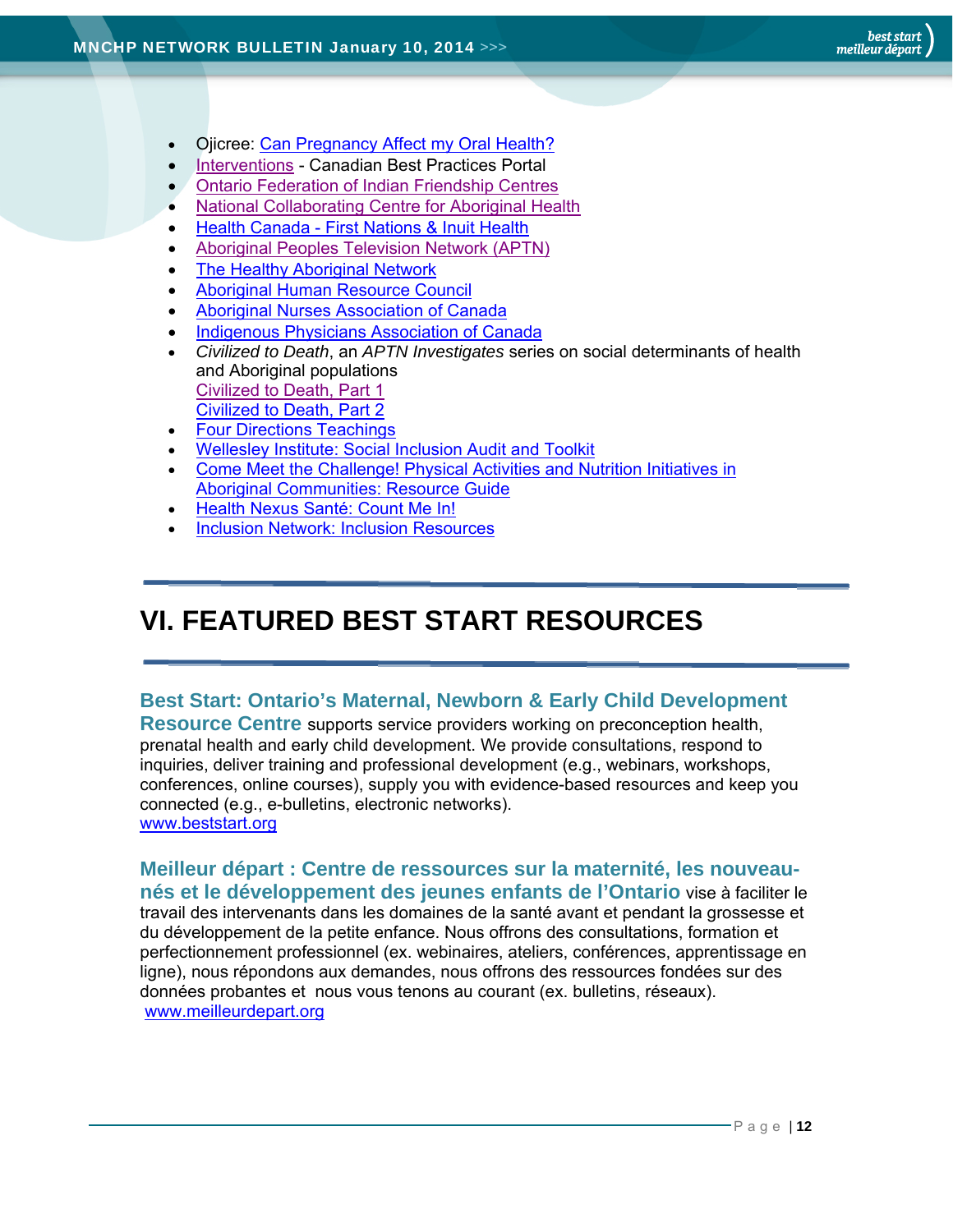# **26. Breastfeeding for the Health and Future of Our Nation**

This booklet was created to support Aboriginal women with the art of breastfeeding. The Medicine Wheel is used to symbolize the balance needed to support breastfeeding women.

http://www.beststart.org/resources/breastfeeding/BFHFN\_sept26.pdf

#### **27. Beginning Journey: First Nations Pregnancy Resource**

This prenatal book will help First Nations women to prepare for pregnancy, to have a healthy pregnancy, and to welcome a new life into their family (BSRC with support from FNIH, 2013). It shares cultural knowledge from Elders, community members, and First Nations caregivers. It also provides medical information. At the end of each chapter there is a page where women can make notes about their pregnancy. http://www.beststart.org/resources/rep\_health/E33A\_Beginning\_Journey.pdf

#### **28. Prescription Drug Misuse in Pregnancy and Parenting**

The purpose of this report is to provide service providers with information about strategies that can be used to prevent and address prescription drug misuse in First Nations women who are pregnant or parenting young children (BSRC with support from FNIH, 2013). Strategies include individual supports and community-wide approaches. Program examples highlight approaches that have been used in addressing prescription drug misuse.

http://www.beststart.org/resources/rep\_health/E32A\_prescription\_drug.pdf

#### **29. Why am I Poor: First Nations Child Poverty in Ontario**

This report (2012) provides a hard look at the lived experiences and outcomes of First Nations children in Ontario who are poor, the factors that drive First Nations child poverty and the ways that service providers can make a difference. http://www.beststart.org/resources/anti\_poverty/pdf/WhyAmIPoor.pdf

#### **30. The Sacred Journey from Preconception to Parenting for First Nations Families in Ontario**

This resource (2012) was developed to help service providers who work with First Nations families understand some of the traditional teachings, barriers to practice and challenges facing First Nations people. The information can be used to ensure that evidenced-based practice is sensitive to cultural needs and practices. http://www.beststart.org/resources/rep\_health/pdf/SupportingtheSacredJourney.pdf

#### **31. Be Safe: Have an Alcohol-free Pregnancy - Printer-ready handouts**

The handouts provide information and tips for expectant parents about alcohol use in pregnancy (BSRC with the support of LCBO, 2012). Download printer-ready handouts as PDF files in Cree and Ojibway.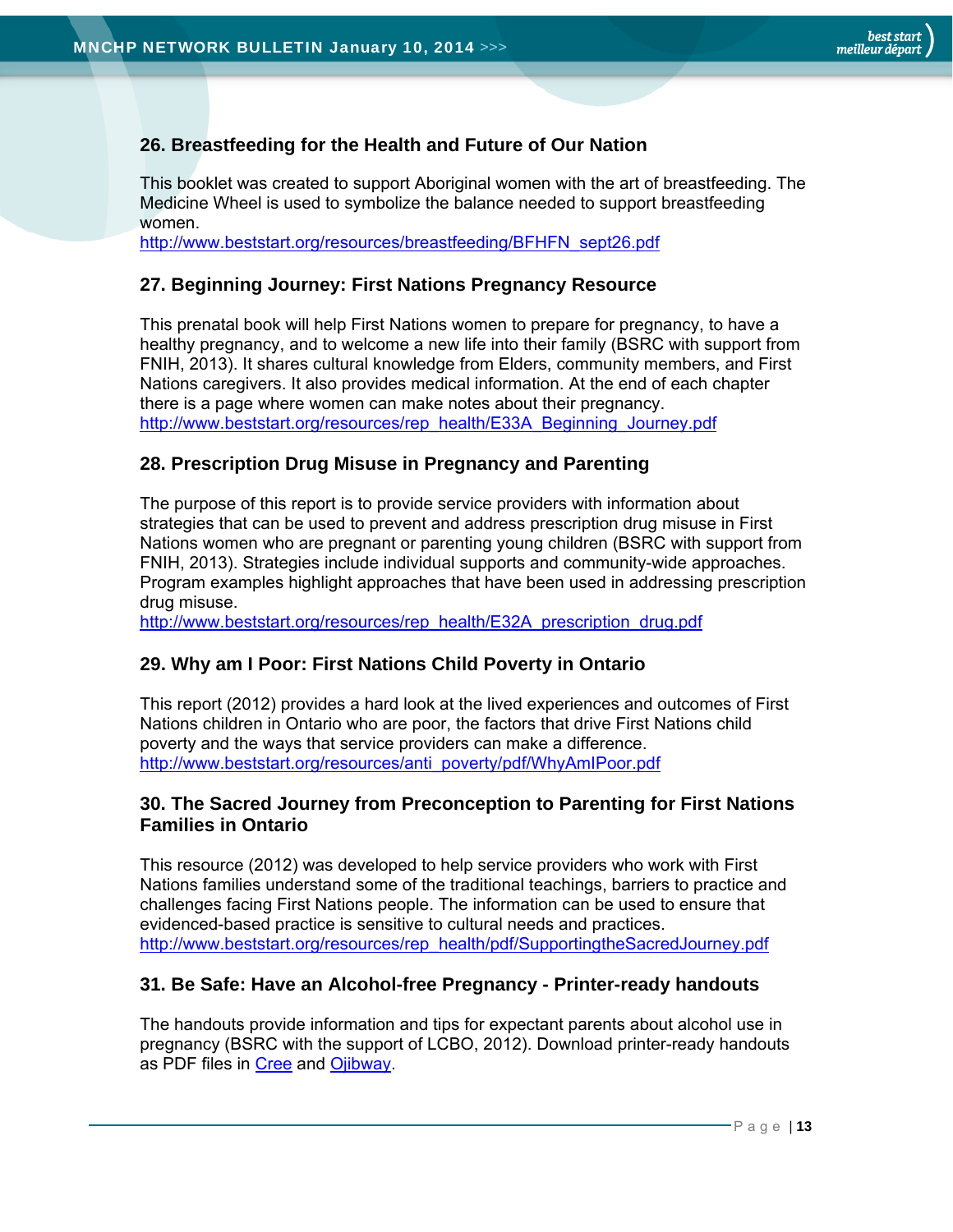## **32. Mixing Alcohol and Breastfeeding - Printer-ready handouts**

The handout is a resource for mothers and their partners to help them make an informed choice when it comes to drinking alcohol while breastfeeding (BSRC with the support of the LCBO, 2013). Download printer-ready handouts as PDF files in Cree and Ojibway.

### **33. Brochure: Aboriginal Pregnancy and Alcohol**

This brochure is for Aboriginal women on the topic of alcohol and pregnancy. It includes he effects of drinking, traditional teachings about pregnancy and where to get help in Ontario (BSRC with the support of the LCBO, 2013). http://www.beststart.org/resources/alc\_reduction/FASD\_Brochure\_A20A.pdf

#### **34. Pimotisiwin: A Good Path for Pregnant and Parenting Aboriginal Teens**

This resource (2013) will help service providers in supporting Aboriginal teens who are pregnant and parenting, as well as their children. To provide continuity, the resource also includes brief information about preventing teen pregnancies. The information will assist in strengthening programs and services in a culturally appropriate manner. http://www.beststart.org/resources/rep\_health/pimotosiwin\_oct.pdf

#### **35. Founded in Culture: Strategies to Promote Early Learning Among First Nations Children in Ontario**

This report reviews early learning policy and research for First Nations children and identifies strategies to support early learning for service providers who work with First Nations parents/caregivers.

http://www.beststart.org/resources/hlthy\_chld\_dev/pdf/FC\_K13A.pdf

#### **36. A Child Becomes Strong: Journeying Through Each Stage of the Life Cycle**

This manual offers culturally specific teachings and information about First Nations child development/child rearing. http://www.beststart.org/resources/hlthy\_chld\_dev/pdf/CBS\_Final\_K12A.pdf

#### **37. Open Hearts, Open Minds: Services that are Inclusive of First Nations, Métis and Inuit Families**

This report (2013) shares how, with an open heart and open mind, service providers can positively influence the inclusion of First Nation, Métis and Inuit families in services. The report provides key concepts and approaches for being inclusive. An overview of Canada's history gives a cursory background as to why Aboriginal peoples have been excluded and marginalized from services. The report shares insights on inclusive strategies, policies, hiring practices, attitudes, spaces and relationships. Cultural context and cultural safety are also discussed.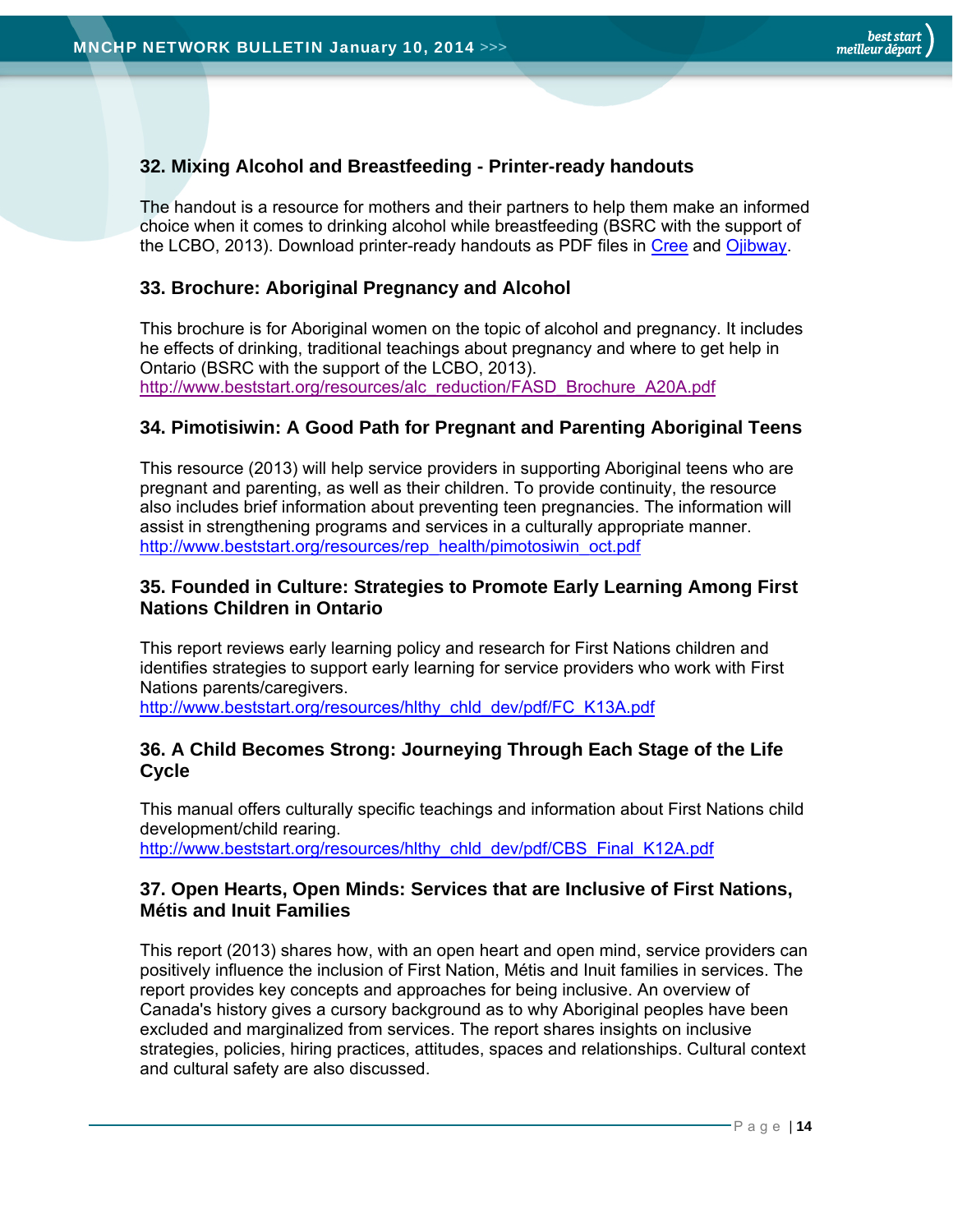http://www.beststart.org/resources/rep\_health/OHOM.pdf

#### **Click here to see more Best Start Resources on Aboriginal Health**

#### **About This Bulletin**

*The Best Start Resource Centre thanks you for your interest in, and support of, our work. Best Start permits others to copy, distribute or reference the work for non-commercial purposes on condition that full credit is given. Because our MNCHP bulletins are designed to support local health promotion initiatives, we would appreciate knowing how this resource has supported, or been integrated into, your work (mnchp@healthnexus.ca). Please note that the Best Start Resource Centre does not endorse or recommend any events, resources, or publications mentioned in this bulletin.* 

#### **Other Health Nexus communications:**

*The Best Start Resource Centre thanks you for your interest in, and support of, our work. Best Start permits others to copy, distribute or reference the work for non-commercial purposes on condition that full credit is given. Because our MNCHP bulletins are designed to support local health promotion initiatives, we would appreciate knowing how this resource has supported, or been integrated into, your work (mnchp@healthnexus.ca). Please note that the Best Start Resource Centre does not endorse or recommend any events, resources, or publications mentioned in this bulletin.* 

# **Other Health Nexus Communications:**

#### **Electronic Bulletins**

OHPE: Your weekly update on the latest health promotion news, events, jobs and resources, featuring original articles—and much more. Produced in collaboration with Public Health Ontario.

Le Bulletin de santé maternelle et infantile: A bulletin featuring information about maternal, newborn and child health promotion, in French.

Le Bloc-Notes: A monthly French language bulletin focused on health promotion issues, events, jobs and resources for French‐language minority communities across Canada.

**Online Networks (listservs)**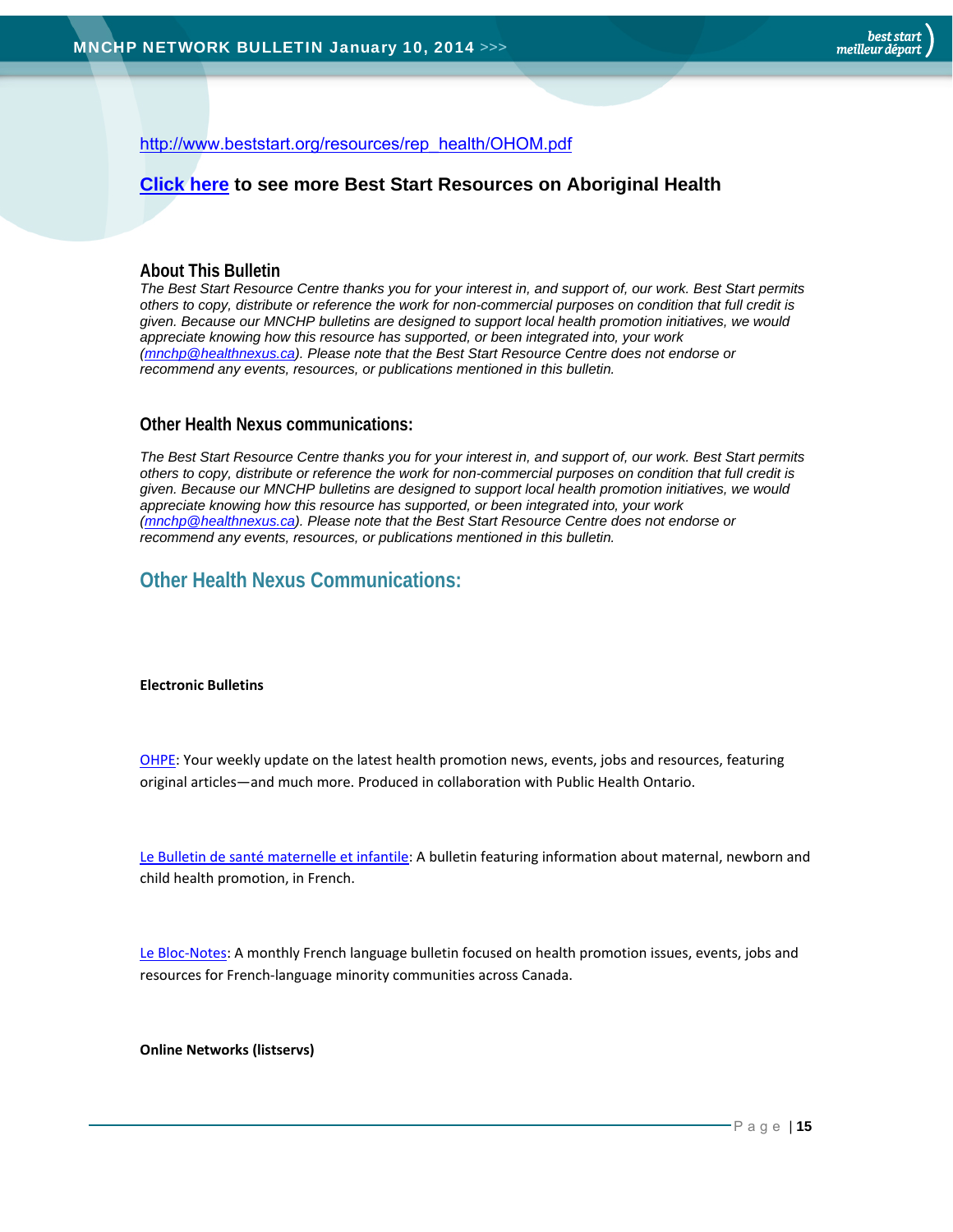The Maternal Newborn and Child Health Promotion (MNCHP) Network: An electronic network for service providers working to promote preconception, prenatal and child health.

Réseau de Santé Maternelle et Infantile (RSMI): An electronic network to share information about preconception, prenatal and child health, in French.

The Best Start Aboriginal Sharing Circle (BSASC) Network: An electronic network designed for service providers working with Aboriginal Peoples in areas of preconception, prenatal and child health.

The Healthy Babies Healthy Children (HBHC) Network: An electronic network for HBHC program staff.

Click4HP: An international, moderated, dialogue on health promotion, open to anyone who wants to ask questions, share ideas, announce new resources and events. Join the conversation!

#### **Blogs**

Health Promotion Today / Promotion de la santé aujourd'hui: Find out what's making news in health promotion. Our bilingual blog keeps you informed.

HC Link Blog: This blog provides you with useful information on health promotion topics, news, and resources, as well as information on HC Link's events, activities, and resources.

**Social Media**